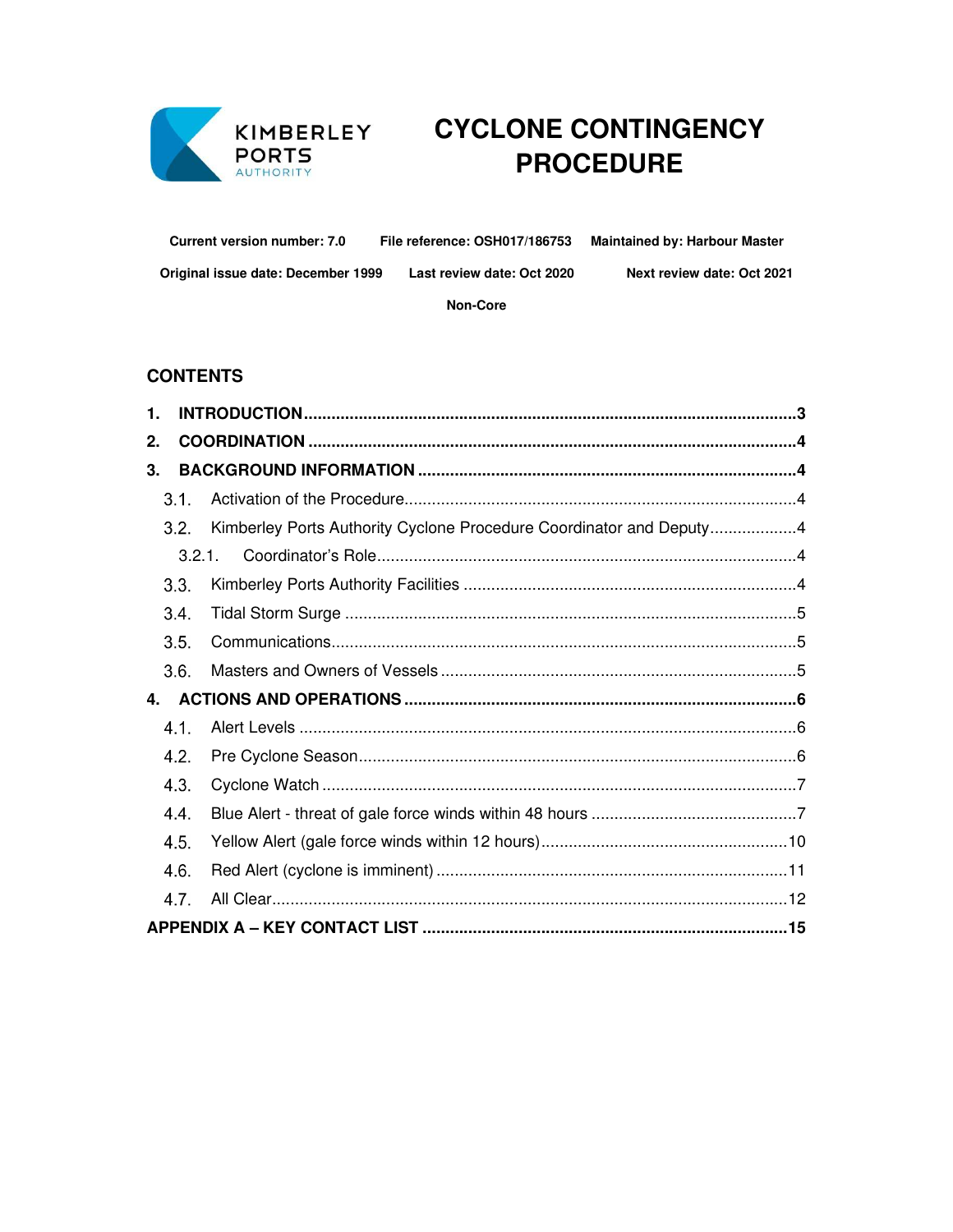

File ref: OSH017/186753

Version: 7.0

Issue date: October 2020

#### **VARIATION RECORD:**

| <b>Version No.</b> | <b>Version Date</b> | <b>Brief Description of Change</b>                                                                                                                                                                                                                                                                                                                                                                                                                                                                                                                                                                                                                                                                                             |
|--------------------|---------------------|--------------------------------------------------------------------------------------------------------------------------------------------------------------------------------------------------------------------------------------------------------------------------------------------------------------------------------------------------------------------------------------------------------------------------------------------------------------------------------------------------------------------------------------------------------------------------------------------------------------------------------------------------------------------------------------------------------------------------------|
| 1                  | 16 December 1999    | Original issue.                                                                                                                                                                                                                                                                                                                                                                                                                                                                                                                                                                                                                                                                                                                |
| $\overline{2}$     | 9 October 2000      | Update contact list attachment.                                                                                                                                                                                                                                                                                                                                                                                                                                                                                                                                                                                                                                                                                                |
| 2.1                | 19 June 2009        | Update KPA logo, KPA acronym.                                                                                                                                                                                                                                                                                                                                                                                                                                                                                                                                                                                                                                                                                                  |
| 2.2                | 9 November 2009     | Update and revised contact list.                                                                                                                                                                                                                                                                                                                                                                                                                                                                                                                                                                                                                                                                                               |
| 2.3                | 31 October 2010     | Update.                                                                                                                                                                                                                                                                                                                                                                                                                                                                                                                                                                                                                                                                                                                        |
| 3.0                | 14 October 2011     | Update information for new HM.                                                                                                                                                                                                                                                                                                                                                                                                                                                                                                                                                                                                                                                                                                 |
| 3.1                | August 2012         | Minor changes.                                                                                                                                                                                                                                                                                                                                                                                                                                                                                                                                                                                                                                                                                                                 |
| 4.0                | October 2013        | Update - minor changes.                                                                                                                                                                                                                                                                                                                                                                                                                                                                                                                                                                                                                                                                                                        |
| 1.0                | October 2014        | Re-issue as KPA.                                                                                                                                                                                                                                                                                                                                                                                                                                                                                                                                                                                                                                                                                                               |
| 1.1                | December 2014       | Amend FESA to DFES, updated Appendix A Key Contact List                                                                                                                                                                                                                                                                                                                                                                                                                                                                                                                                                                                                                                                                        |
| 1.2                | January 2015        | Minor updates to plan - content item 3.2 to include Deputy<br>Harbour Master details; to number all Blue, Yellow and All Clear<br>items; make changes to references to the ablution block as it is<br>now a permanent tie-down structure on the wharf; remove item<br>regarding emptying the portable ablution block; update all<br>references from Reliance Petroleum to Broome Bunkering<br>Services; to remove the sentence re the Wharf Closed sign;<br>gatehouse locking/de-manning to include - Gatehouse Security<br>phone to be diverted to Operations Manager; action item All<br>Clear to include notification to Port employees about return to<br>work and to include Port Engineer in the responsibility section. |
| 2.0                | December 2015       | Amend section 3.3 - removed reference to larger vessels and<br>replaced with all vessels. Amend section yellow alert 5 remove<br>any and replace with all vessels.                                                                                                                                                                                                                                                                                                                                                                                                                                                                                                                                                             |
| 3.0                | October 2016        | Amend section 1 to correct A/Harbour Master name; section 3.3<br>changed wording from jetty to wharf; section 4 update to<br>singular coordinator; section 4.3 minor wording changes; and<br>Appendix A updated contact list record number.                                                                                                                                                                                                                                                                                                                                                                                                                                                                                    |
| 4.0                | February 2018       | Section 4.1 added - Alert Levels. Minor changes clarifying staff<br>work attendance obligations in each phase.                                                                                                                                                                                                                                                                                                                                                                                                                                                                                                                                                                                                                 |
| 5.0                | October 2018        | Full review.                                                                                                                                                                                                                                                                                                                                                                                                                                                                                                                                                                                                                                                                                                                   |
| 6.0                | October 2019        | Annual review and update. Update Plan to Procedure.                                                                                                                                                                                                                                                                                                                                                                                                                                                                                                                                                                                                                                                                            |
| 6.1                | October 2019        | <b>Updated Section 3.5</b>                                                                                                                                                                                                                                                                                                                                                                                                                                                                                                                                                                                                                                                                                                     |
| 7.0                | October 2020        | Full review.                                                                                                                                                                                                                                                                                                                                                                                                                                                                                                                                                                                                                                                                                                                   |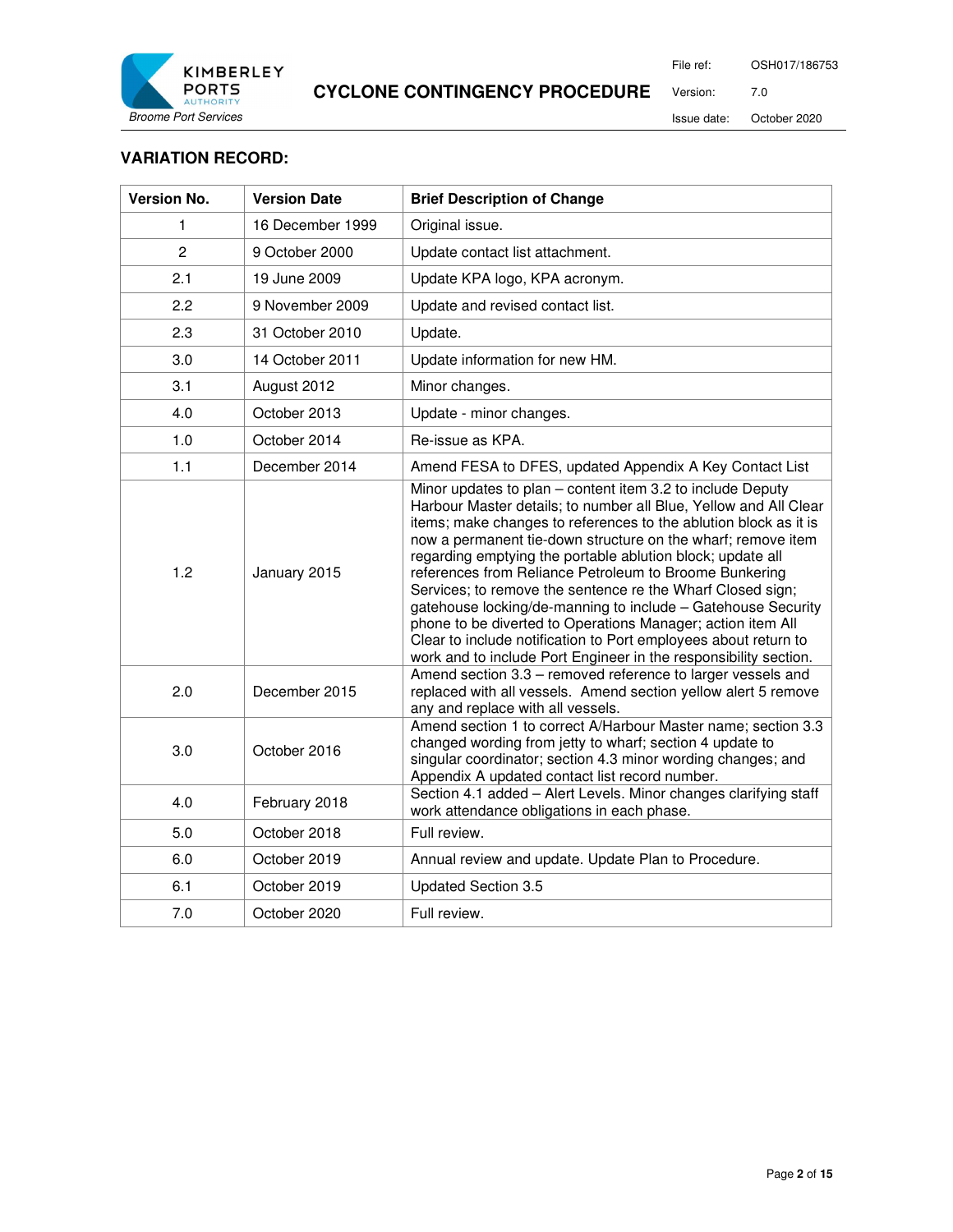

# **1. INTRODUCTION**

Cyclonic weather conditions may occur at any time of the year. In the north-west of Australia, the most likely period during which cyclones may generate is the tropical summer from November to April.

Tracks that cyclones follow are often erratic and they may have a life cycle of a few days through to some weeks.

History shows that winds in the vicinity of 200 km/hr have been recorded a number of times in the Broome area. The most devastating cyclone affecting the region wiped out Broome's pearling fleet off Eighty-mile beach in 1908, resulting in major loss of life.

Although modern forecasting enables major weather events to be predicted and tracked with great accuracy, the development and movement of tropical cyclones remains somewhat unpredictable.

Tropical cyclones can be highly destructive to property and they a pose significant risk to life. In order to effectively combat the potential effects of a tropical cyclone, a documented strategy which coordinates the actions of all affected groups is essential.

# **Nothing in this procedure relieves the Owner or Master of a vessel of their legal obligations in relation to the safety of their vessel and its crew.**

The information outlined in this procedure are intended to assist the owners and masters of vessels as well as Kimberley Ports Authority (**KPA**) staff to:

- minimise risk to life and property; and
- ensure that the Broome wharf, shore based infrastructure and environment are protected as far as practicable from the effects of a cyclone.

Suggestions for improving this procedure can be forwarded to:

Harbour Master

Kimberley Ports Authority

PO Box 46, BROOME WA 6725

Phone: (08) 9194 3100

Fax: (08) 9194 3188

E-mail: harbourmaster@kimberleyports.wa.gov.au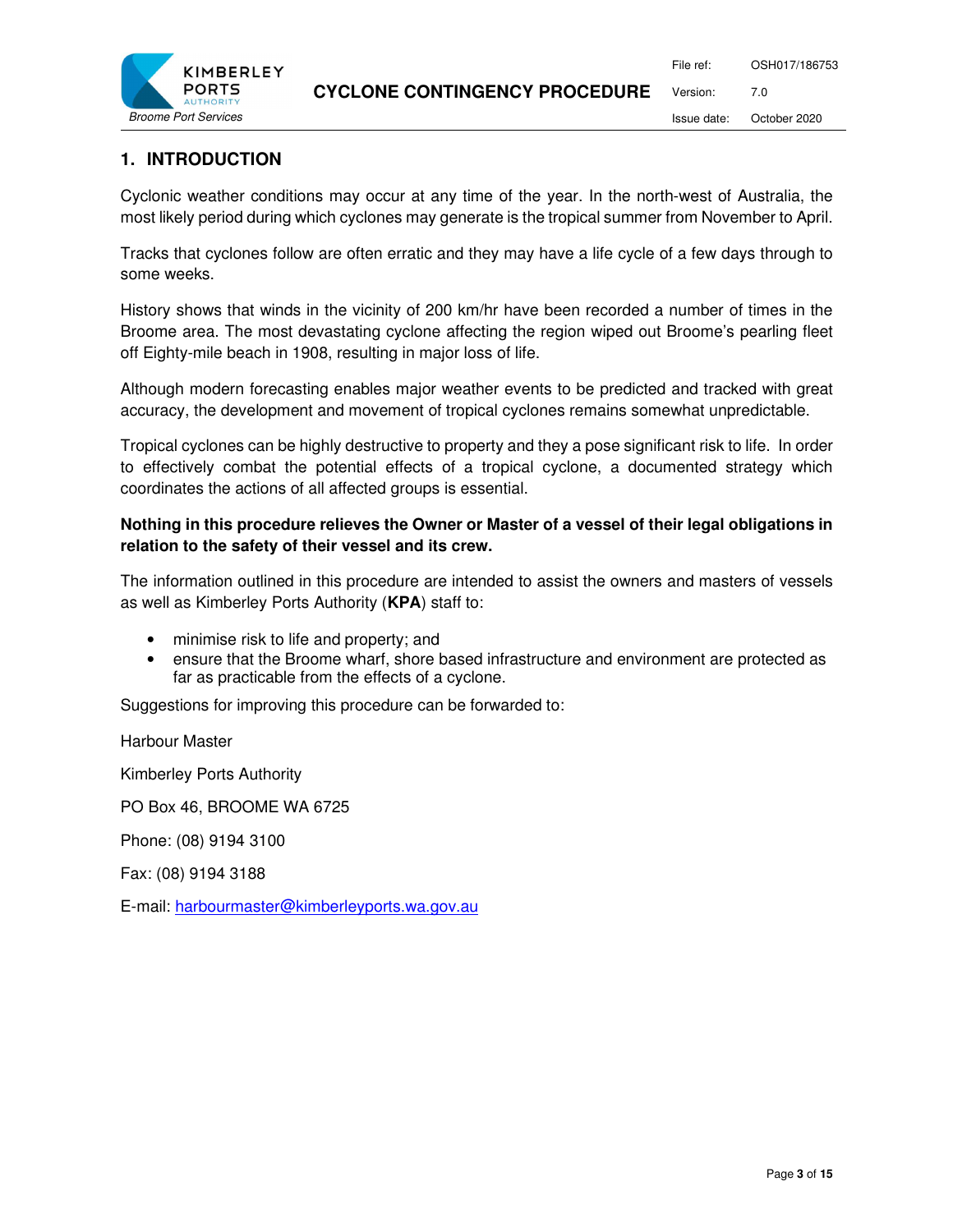File ref: OSH017/186753 Version: 7.0



# **2. COORDINATION**

It is recommended that the following groups familiarise themselves with the details of this procedure:

- Port of Broome Port users;
- Kimberley Ports Authority Broome tenants;
- Broome Volunteer Sea Rescue Group;
- Department of Transport Broome;
- Broome Police Headquarters;
- DFES; and
- Shire of Broome.

# **3. BACKGROUND INFORMATION**

#### **Activation of the Procedure**

This procedure is automatically activated once a Cyclone Watch has been issued for the Broome area. The procedure may also be activated at the direction of the Harbour Master when forecasting provides long term advice of a potentially problematic weather system.

While the stages of this procedure are based upon the DFES alert system, variations on these stages might be taken at the direction of the Coordinator. This is principally because in most circumstances the Port preparations may, by necessity, be ahead of the land based alert system. For example ships may need to run ahead of the cyclone for sheltered waters.

# **Kimberley Ports Authority Cyclone Procedure Coordinator and Deputy**

**Coordinator:** Harbour Master, Kimberley Ports Authority

Phone: 08 9194 3100 or 0429 121 875.

**Deputy Coordinator:** Operations Superintendent, Kimberley Ports Authority

Phone: 08 9194 3100 or 0477 702 923.

#### **3.2.1. Coordinator's Role**

The Coordinator's role is to manage and organise KPA activities and preparations in accordance with this procedure. The Deputy Coordinator is to assist the Coordinator in the conduct of his duties. All actions taken in accordance with this procedure are to be minuted and filed to allow the complete recreation of the decision making processes. The Coordinator is to ensure that regular updates are sent to port users and relevant regulatory bodies. The Coordinator will also conduct daily briefings for the benefit of port users and staff as appropriate to update them on the ports intentions and rationale.

# **3.3. Kimberley Ports Authority Facilities**

The Broome wharf does not constitute a safe haven against severe weather for ships or boats.

Depending on their Individual cyclone arrangements vessels will be directed to vacate the wharf between 24 and 12 hours before the anticipated onset of gale force winds associated with a cyclonic system. This will allow vessels proceeding to sea to clear port waters and gain necessary sea room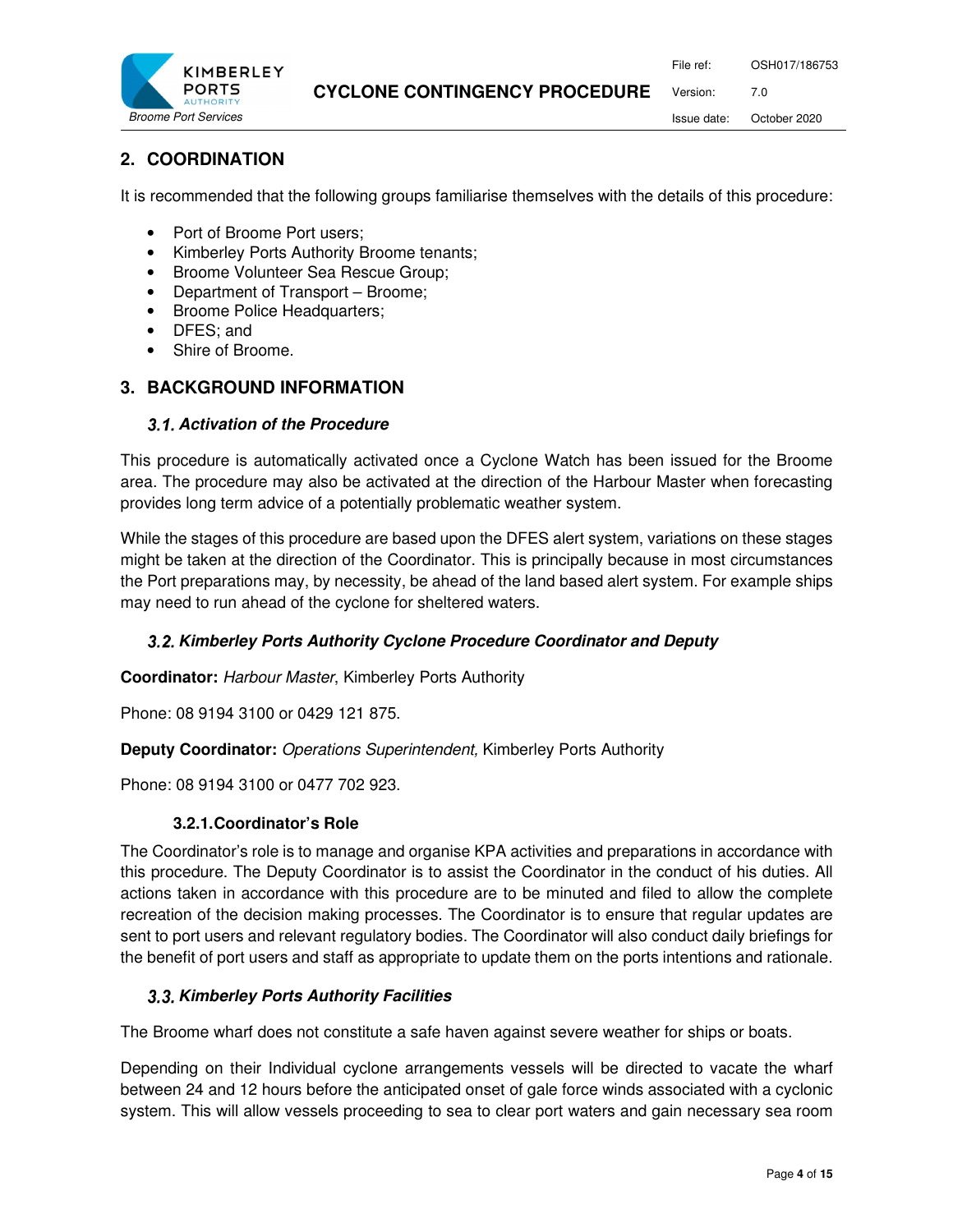

prior to coming under the influence of gale force winds, or in the case of vessel proceeding to moorings the opportunity to secure to moorings and secure their vessel before sea conditions make mooring operations unsafe.

In any event vessels should leave the wharf as soon as practical after a Blue Alert has been issued. No vessel is to remain alongside the wharf once a Yellow Alert has been issued. Vessel Masters should seek approval and/or guidance from the Harbour Master if they wish to deviate from these guidelines as a result of extenuating circumstances.

All vessels remaining in Port waters should make fast to their own certified cyclone mooring or proceed to sea in sufficient time to take necessary cyclone avoidance action.

Use of the Slipway area is controlled under the Terms and Conditions for Use of the Slipway and Storage Area. KPA does not organise the removal of vessels from the water to the hardstand. Refer to KPA's website for further information www.kimberleyports.wa.gov.au

# **Tidal Storm Surge**

A tidal storm surge generated by cyclonic conditions may be experienced in Roebuck Bay. Such a surge may result in significantly higher tides than those normally expected and may result in flood damage of low lying areas.

#### **Communications**

The public telephone network (including digital mobile, email and facsimile services) should be used as much as possible to coordinate activities.

KPA will monitor VHF Channel 14 and 16 until a Yellow Alert is issued, at some stage during the yellow alert and before a red alert is issued the Radio station will be closed down. A limited short range radio listening service on these channels may be provided by remote handheld radio, but this service cannot be guaranteed.

The Port working channel for emergency coordination and response is VHF Channel 14.

#### **Masters and Owners of Vessels**

Masters and owners of vessels are responsible for:

- the safety of their vessels and crews;
- any damage caused to other vessels and public facilities by their vessel;
- having and observing their own Cyclone Contingency Plan; and
- for Broome based vessels, providing a copy of their vessel's Cyclone Contingency Plan to KPA.

Masters should report immediately to the Coordinator or the Deputy Coordinator of any conflict arising between the requirements of KPA and their own Cyclone Contingency Plan.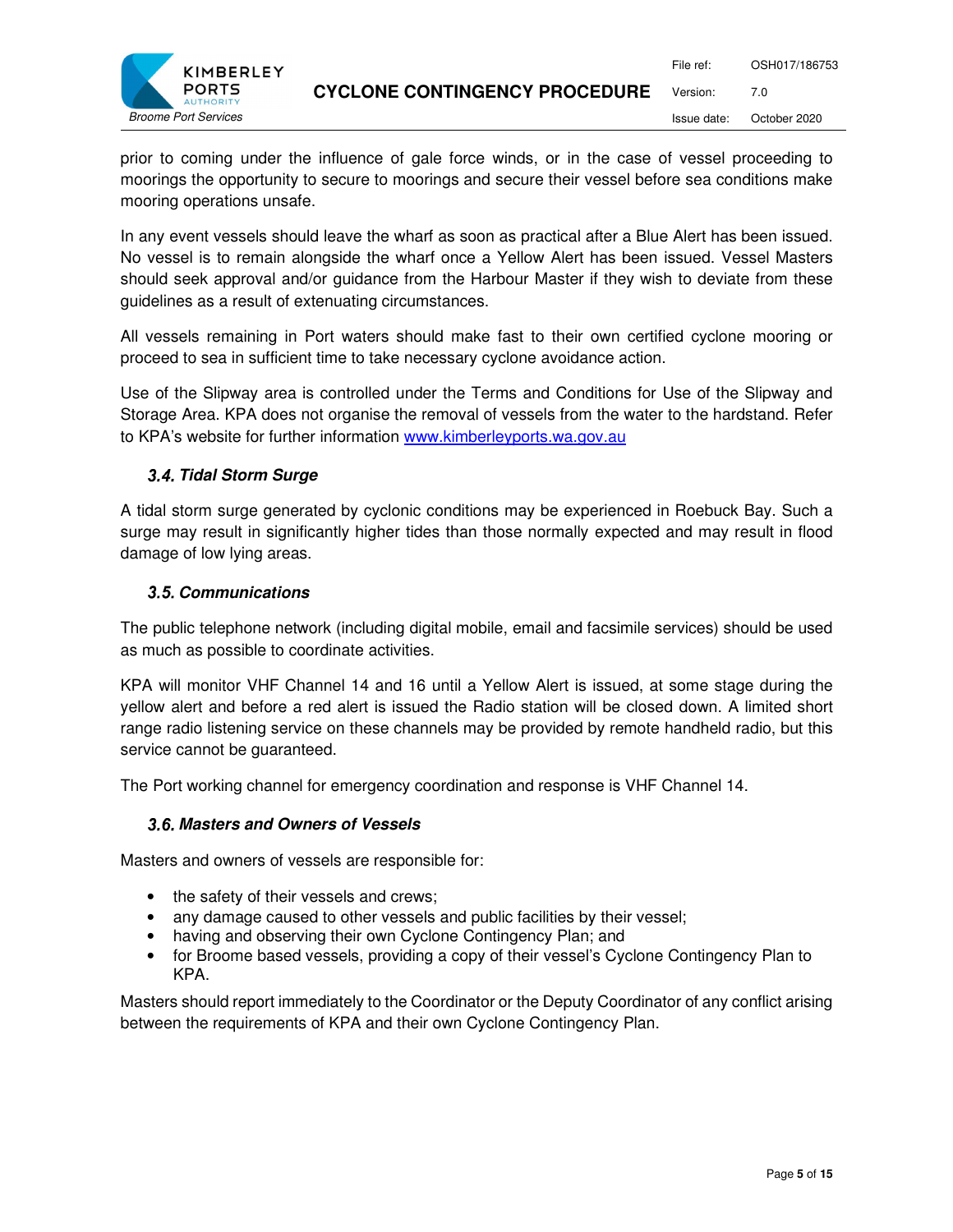

# **4. ACTIONS AND OPERATIONS**

This section defines a suggested sequence of activities. The KPA Cyclone Contingency Procedure Coordinator will need to modify and add to the activities at their discretion. A running log of actions and events is to be maintained after a Cyclone Watch has been issued. The Coordinator or Deputy Coordinator as detailed, is responsible for maintaining this log.

#### **Alert Levels**

As it is possible for the Port to be at an alert level not aligned with the DFES alert stages of Blue, Yellow and Red an overarching but loosely aligned Port alert system exists.

The Cyclone Coordinator will advise the alert level appropriate to the Port through the CEO and Management team.

| <b>Port Alert</b> |                                                                          | <b>Actions to be taken</b> |
|-------------------|--------------------------------------------------------------------------|----------------------------|
| Stage 1           | Cyclone or tropical low has formed or is<br>likely to form in our region | As per Cyclone Watch       |
| Stage 2           | Gale force winds expected in the Port<br>within 48 hours                 | As per "Blue Alert"        |
| Stage 3           | Gale force winds or greater expected within<br>12 to 24 hours            | As per "Yellow Alert"      |
| Stage 4           | Cyclone or severe weather imminent or<br>likely to impact Port           | As per "Red Alert"         |
| Stage 5           | Weather threat has passed                                                | As per "All Clear"         |

#### **4.2. Pre Cyclone Season**

KPA will take the following actions prior to the end of October each year.

| <b>Action</b>                                         | <b>Responsibility</b>            |
|-------------------------------------------------------|----------------------------------|
| Require boat masters/owners to have cyclone<br>plans. | Harbour Master                   |
| Update the KPA Cyclone Contingency<br>Procedure.      | Harbour Master                   |
| Liaise with State Emergency Services.                 | Harbour Master                   |
| Clear port areas of unwanted materials or<br>rubbish. | <b>Operations Superintendent</b> |
| Clear drains of rubbish or obstructions.              | <b>Operations Superintendent</b> |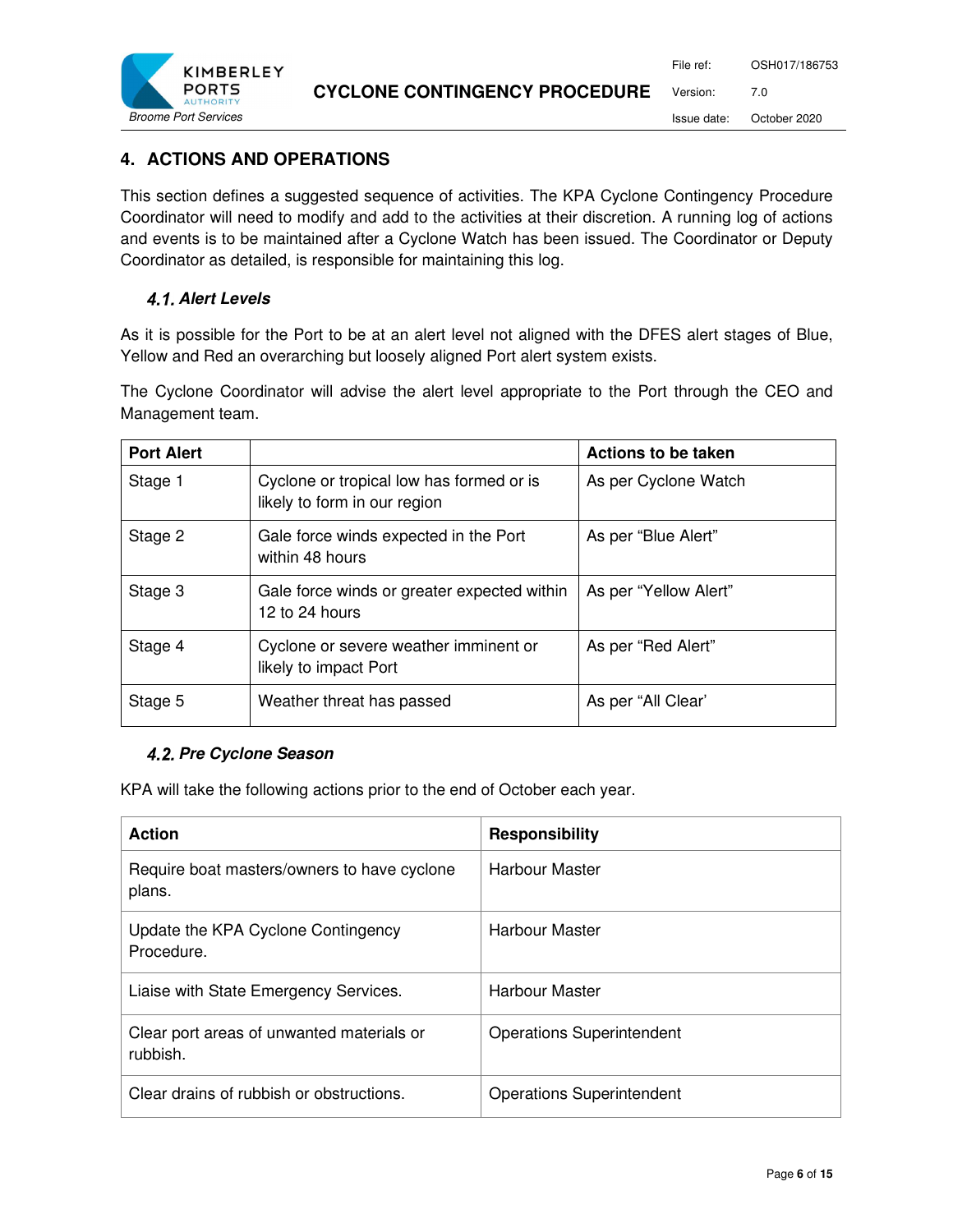

Version: 7.0

Issue date: October 2020

| Advise Port slipway users of their pre cyclone | Operations Support with direction from Harbour |
|------------------------------------------------|------------------------------------------------|
| responsibilities.                              | Master                                         |

# **4.3. Cyclone Watch**

On receipt of initial advice from the Bureau of Meteorology or the Ports contracted Meteorological service provider confirming the declaration of a Cyclone Watch for the Broome area, the Port Coordinator is to ensure the following actions are taken:

| <b>Action</b>                                                                   | <b>Responsibility</b>                 |
|---------------------------------------------------------------------------------|---------------------------------------|
| Commence recording and plotting weather<br>details obtained from Weather Guard. | Harbour Master and Operations Support |
| Confirm serviceability of KPA's Coordinator's<br>radio equipment.               | Harbour Master                        |

#### **Blue Alert - threat of gale force winds within 48 hours**

Staff to attend work as normal.

On receipt of advice from DFES confirming the declaration of a Blue Alert (threat of gale force winds within 48 hours, but not expected in 24 hours) for the Broome area, the Port Coordinator is to ensure the following actions are taken:

| <b>Action</b>                                                                                                                                                                                 | <b>Responsibility</b>                        |
|-----------------------------------------------------------------------------------------------------------------------------------------------------------------------------------------------|----------------------------------------------|
| B1. Establish contact with Broome Police,<br>Broome Cyclone Control Centre (DFES), the<br>Deputy Coordinator, Broome Volunteer Sea<br>Rescue Group and the Department of<br>Transport.        | Harbour Master                               |
| B2. As far as is practicable, direct owners of<br>vessels at anchor or moorings to take<br>immediate precautions to safeguard their<br>vessels.                                               | Harbour Master and Operations Superintendent |
| B3. Commence recording actual tide levels,<br>hourly wind speed/direction to compare with<br>predicted hourly tide values to determine the<br>approach of a positive or negative storm surge. | Harbour Master and Operations Officer        |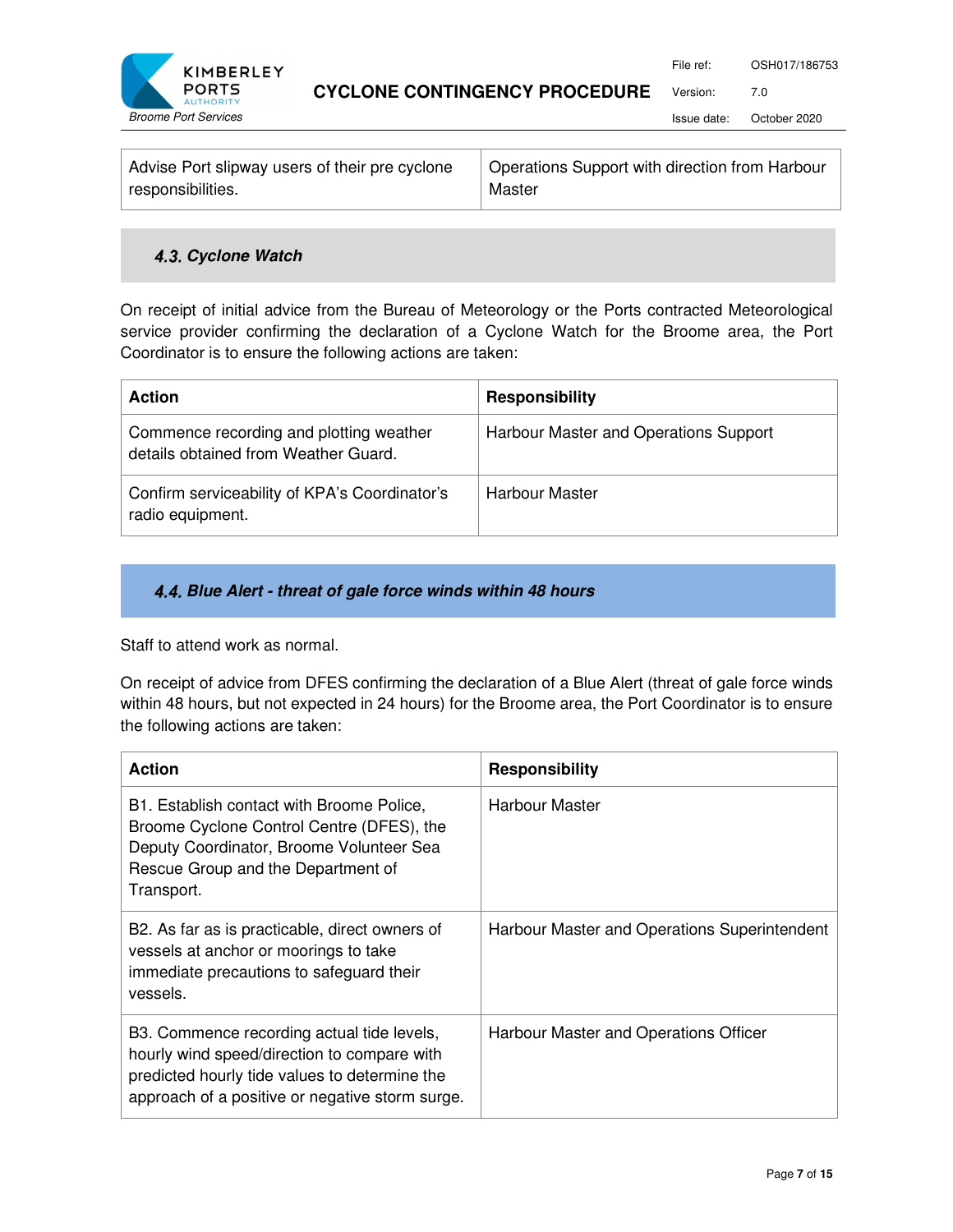

File ref: OSH017/186753

Version: 7.0

Issue date: October 2020

| <b>Action</b>                                                                                                                                                                                                                                                                                                                                                                                        | <b>Responsibility</b>                                  |
|------------------------------------------------------------------------------------------------------------------------------------------------------------------------------------------------------------------------------------------------------------------------------------------------------------------------------------------------------------------------------------------------------|--------------------------------------------------------|
| B4. Arrange for Kimberley Waste to remove<br>bulk rubbish skips from the Port or move into<br>cargo shed.                                                                                                                                                                                                                                                                                            | <b>Operations Superintendent</b>                       |
| B5. Carry out radio communication checks on<br>VHF Channels 16 and 14.                                                                                                                                                                                                                                                                                                                               | Harbour Master and Operations Superintendent           |
| B6. Position and secure "Ramp Closed to<br>Outward Traffic - Severe Weather Forecast"<br>signs at the public boat ramps at Entrance<br>Point, and report closure to WA Police.                                                                                                                                                                                                                       | <b>Operations Superintendent</b>                       |
| B7. Visit or contact all port tenants, contractors,<br>and vessel owners/masters in the Port area to<br>ensure all are aware of the weather forecast<br>and arrangements concerning the possible<br>closure of the Port.                                                                                                                                                                             | Harbour Master and Operations Superintendent           |
| B8. Obtain from vessel owners/masters the<br>details of any persons planning to remain on<br>board vessels and report these contact details<br>to WA Police.                                                                                                                                                                                                                                         | Harbour Master and Operations Superintendent           |
| B9. Ensure all small vessels are removed from<br>the wharf and proceed with their individual<br>contingency plans.<br>Port tender demobilised to the wash down bay<br>in the works yard.                                                                                                                                                                                                             | Harbour Master and Operations Superintendent           |
| B10. Check the port precinct for potential<br>missiles and other hazards and take appropriate<br>preventative measures.                                                                                                                                                                                                                                                                              | <b>Operations Superintendent</b>                       |
| B11. Clear the wharf of stores including<br>containers, cattle loading ramps, passenger<br>gangway and 240 litre wheelie bins and secure<br>as appropriate. One gangway is to be lashed<br>securely and left on the jetty for emergency<br>evacuation by a vessel if required.<br>Small stevedoring equipment bins etc. to be<br>stowed into the cargo shed and or demobilised<br>to the works yard. | Operations Superintendent and Operations<br>Supervisor |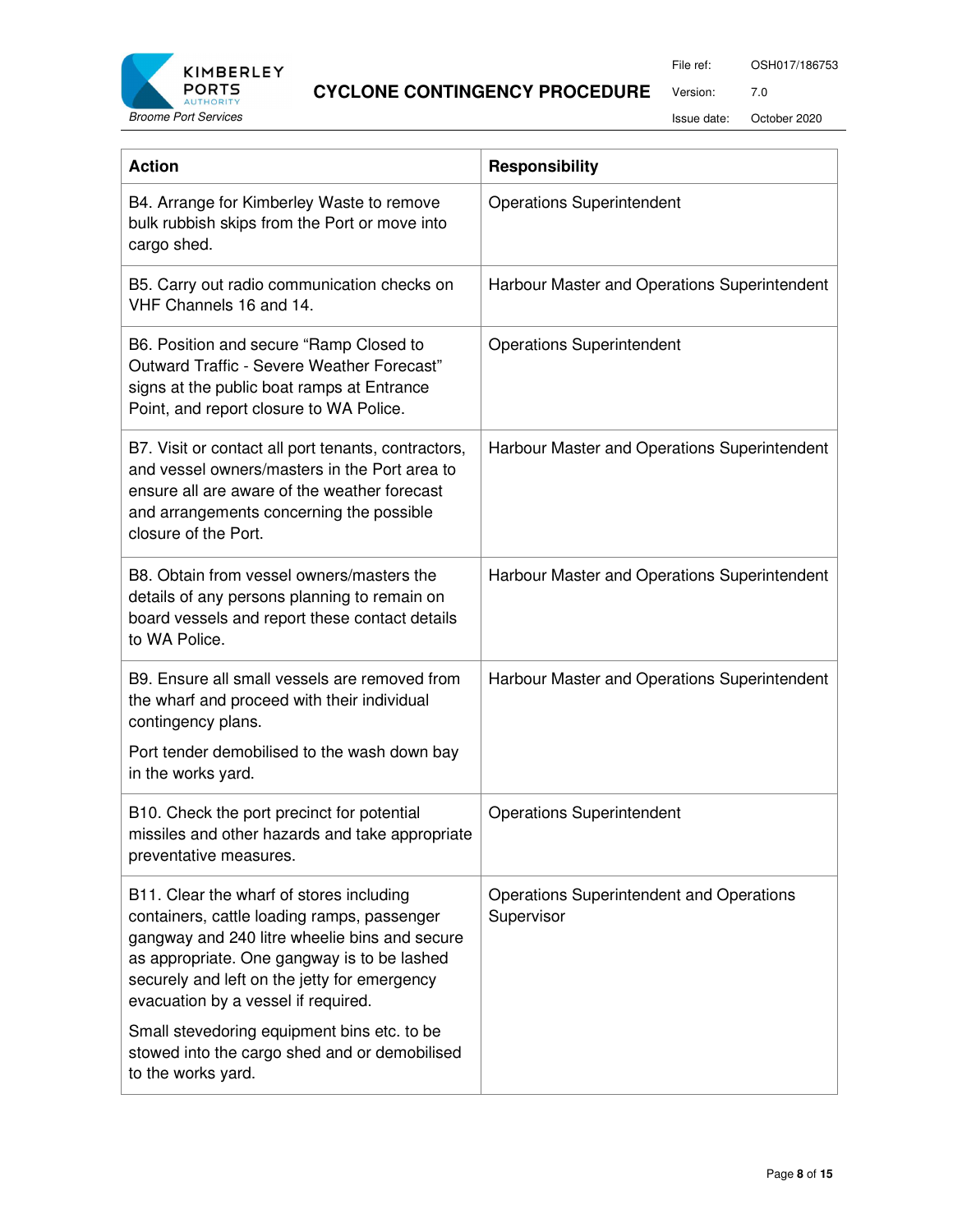

File ref: OSH017/186753

Version: 7.0

Issue date: October 2020

| <b>Action</b>                                                                                                                                                                                                                                                                                                            | <b>Responsibility</b>                                                  |
|--------------------------------------------------------------------------------------------------------------------------------------------------------------------------------------------------------------------------------------------------------------------------------------------------------------------------|------------------------------------------------------------------------|
| Lash and secure cruise ship gangway (tank<br>stand).                                                                                                                                                                                                                                                                     |                                                                        |
| Lash and secure cruise ship gangway (jetty) to<br>bollards.                                                                                                                                                                                                                                                              |                                                                        |
| Remove walkway bins - Close walkway.                                                                                                                                                                                                                                                                                     |                                                                        |
| B12.<br>MHC stowed and prepared for heavy<br>weather.<br>250T crane demobilised to the works<br>yard.<br>Grove 45T crane demobilised to the<br>works yard.<br>10T forklift demobilised to the works<br>yard.<br>Vessel gangways and larger stevedoring<br>equipment lashed and secured to 250T<br>crane counter weights. | <b>Operations Supervisor</b>                                           |
| B13. Refuel all port vehicles.                                                                                                                                                                                                                                                                                           | Operations Superintendent & individuals with<br>port vehicles assigned |
| B14. Ensure employees and their families have<br>planned for their own safety.                                                                                                                                                                                                                                           | CEO and all Managers                                                   |
| B15. All cargo work to cease and vessels to<br>prepare for sea and leave Broome Wharf (at the<br>Harbour Master's discretion).                                                                                                                                                                                           | Harbour Master and Operations<br>Superintendent                        |
| B16. Contact Broome Bunkering Services to<br>ensure that the fuel supply to the wharf is<br>isolated in accordance with BP cyclone<br>contingency plans.                                                                                                                                                                 | <b>Harbour Master</b>                                                  |
| B17. Secure all port vehicles in the<br>maintenance yard and ensure that crane booms<br>are configured so that they do not collect water.                                                                                                                                                                                | Operations Superintendent / Maintenance<br>Superintendent              |
| B18. Ensure the Port's water tanks are full.<br>When full shut off the inlet and outlet valves to<br>ensure that an emergency water supply is<br>available.                                                                                                                                                              | Operations Superintendent / Maintenance<br>Superintendent              |
| B19. Once all preparations are complete and<br>there is no further assistance required area<br>managers may in consultation with the CEO                                                                                                                                                                                 | CEO and all Managers                                                   |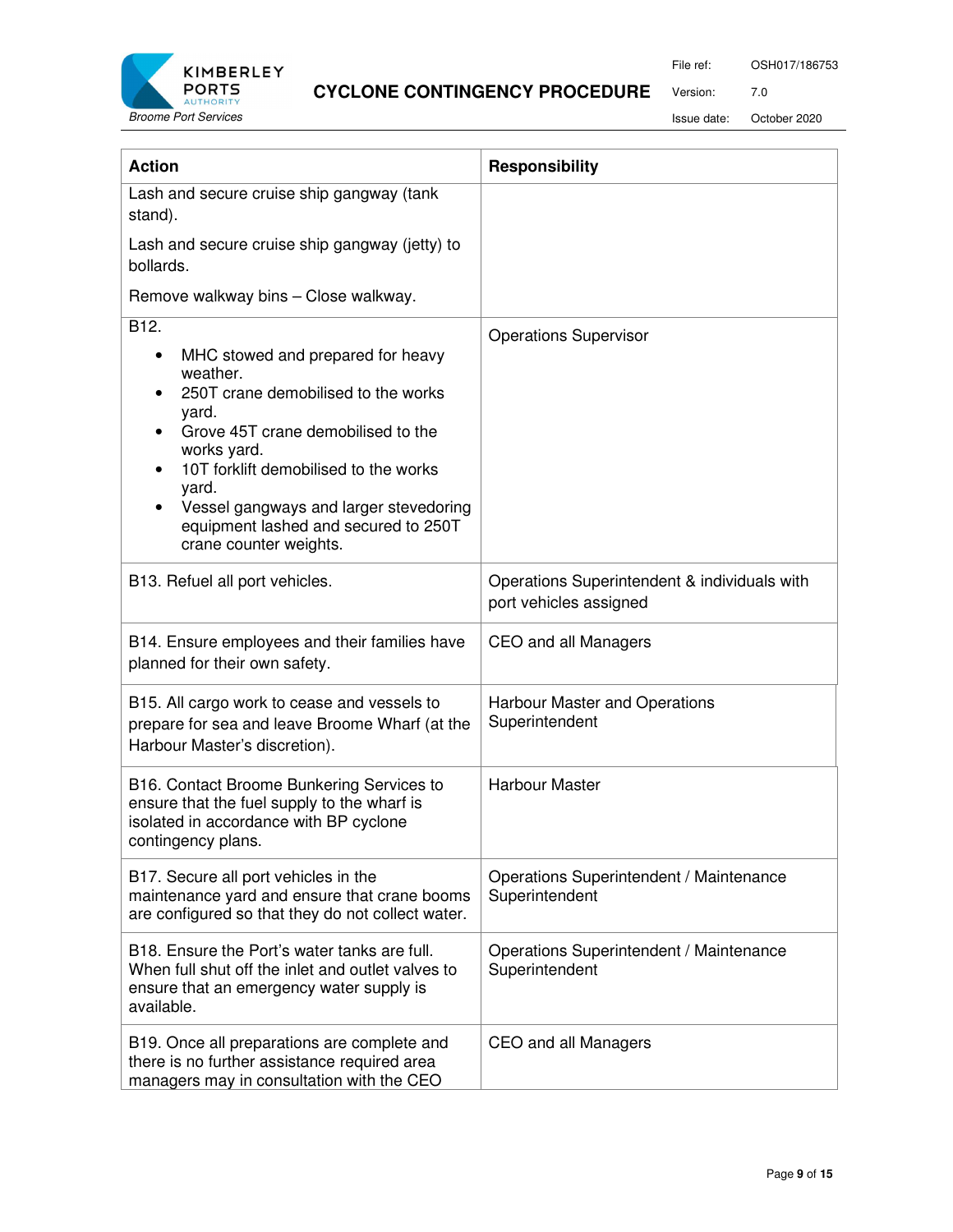File ref: OSH017/186753



#### **CYCLONE CONTINGENCY PROCEDURE**

Issue date: October 2020

Version: 7.0

| <b>Action</b>                                                                      | <b>Responsibility</b> |
|------------------------------------------------------------------------------------|-----------------------|
| and cyclone coordinator release staff to attend<br>to their own home preparations. |                       |

#### **4.5. Yellow Alert (gale force winds within 12 hours)**

If sent home during a yellow alert and DFES do not issue a red alert return to work as normal once yellow alert is lifted.

On receipt of advice from DFES confirming the declaration of a Stage Yellow Cyclone Alert (cyclone is moving closer to the area and appears inevitable in 12 hours) for the Broome area, the Port Coordinator is to ensure the following actions are taken:

| <b>Action</b>                                                                                                                                                                                   | <b>Responsibility</b>                                  |
|-------------------------------------------------------------------------------------------------------------------------------------------------------------------------------------------------|--------------------------------------------------------|
| Y1. Confirm communications with Broome<br>Police, Broome Cyclone Control Centre (DFES),<br>the Deputy Coordinator, Broome Sea Rescue<br>Group and Department of Transport in<br>Fremantle.      | <b>Harbour Master</b>                                  |
| Y2. Ensure any vessels en-route to the port are<br>kept informed of conditions and mooring<br>arrangements within the port waters.                                                              | <b>Harbour Master and Operations</b><br>Superintendent |
| Y3. Notify police of any vessels which are<br>known to usually be in the area but which have<br>not been accounted for.                                                                         | Harbour Master and Operations<br>Superintendent        |
| Y4. All vessels remaining in Port Waters are to<br>proceed to cyclone moorings or for the open<br>sea for diversion action as appropriate.                                                      | <b>Harbour Master and Operations</b><br>Superintendent |
| Y5. Make backup tapes of the Port's computer<br>databases and secure copies offsite.                                                                                                            | <b>ICT Officer</b>                                     |
| Y6. The wharf gate is to be disengaged from the<br>drive motor so that it can be pushed open if<br>required. The gate is to be left closed and<br>locked. Once disengaged the gate is unlocked. | <b>Operations Superintendent</b>                       |
| Y7. Transmit on radio to all stations: "Securite,<br>Securite, Securite, All stations (x 3), this is the<br>Port of Broome (x 3). A yellow alert is now                                         | <b>Harbour Master</b>                                  |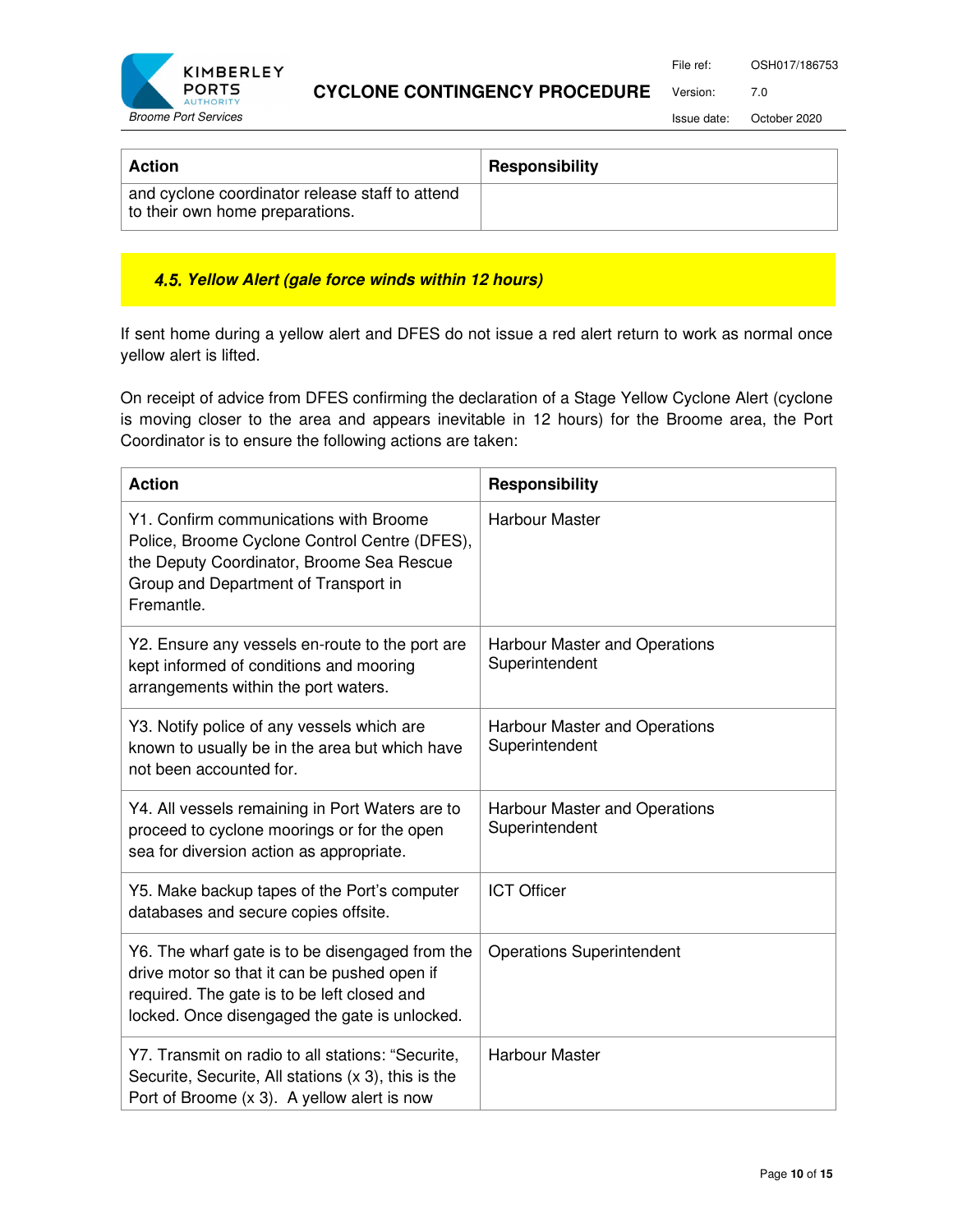

Version: 7.0

Issue date: October 2020

| <b>Action</b>                                                                                                                                                                                                                                                                                                                                                              | <b>Responsibility</b>                                 |
|----------------------------------------------------------------------------------------------------------------------------------------------------------------------------------------------------------------------------------------------------------------------------------------------------------------------------------------------------------------------------|-------------------------------------------------------|
| current for Broome waters. The Port of Broome<br>is now closed to all traffic. All vessels should<br>follow their cyclone contingency plans. This<br>frequency may not be monitored by this call<br>sign for the next 24 hours or until the cyclone<br>has passed. Any emergency calls during this<br>time can be directed to the Port Harbour Master<br>on 0429 121 875". |                                                       |
| Y8. The power to the wharf can remain on until<br>such time as it is deemed absolutely necessary<br>to shut it off.                                                                                                                                                                                                                                                        | Operations Superintendent and Engineering<br>Managers |
| Y9. Gatehouse to be locked and keys/phone to<br>be taken home by the Harbour Master or<br>Deputy Coordinator. The Security Gatehouse<br>mobile phone (0419 044 765) to be diverted to<br>the On Call Officers phone.                                                                                                                                                       | <b>Operations Superintendent</b>                      |
| Y10. If not already closed to shipping Harbour<br>Master to close the port. Advising DFES, Police,<br>Shire, port users, tenants and media by<br>telephone and radio that the port will be closed<br>until further notice. Notify RCC Canberra 1800<br>641 792.                                                                                                            | <b>Harbour Master</b>                                 |

# **4.6. Red Alert (cyclone is imminent)**

No actions defined for Coordinator. Consider own safety and observe standard DFES procedures. Monitor situation as deemed safe and appropriate.

The Red Alert will continue for a period after the impact of the cyclone. DFES will declare an 'All Clear' through the local media as appropriate.

File ref: OSH017/186753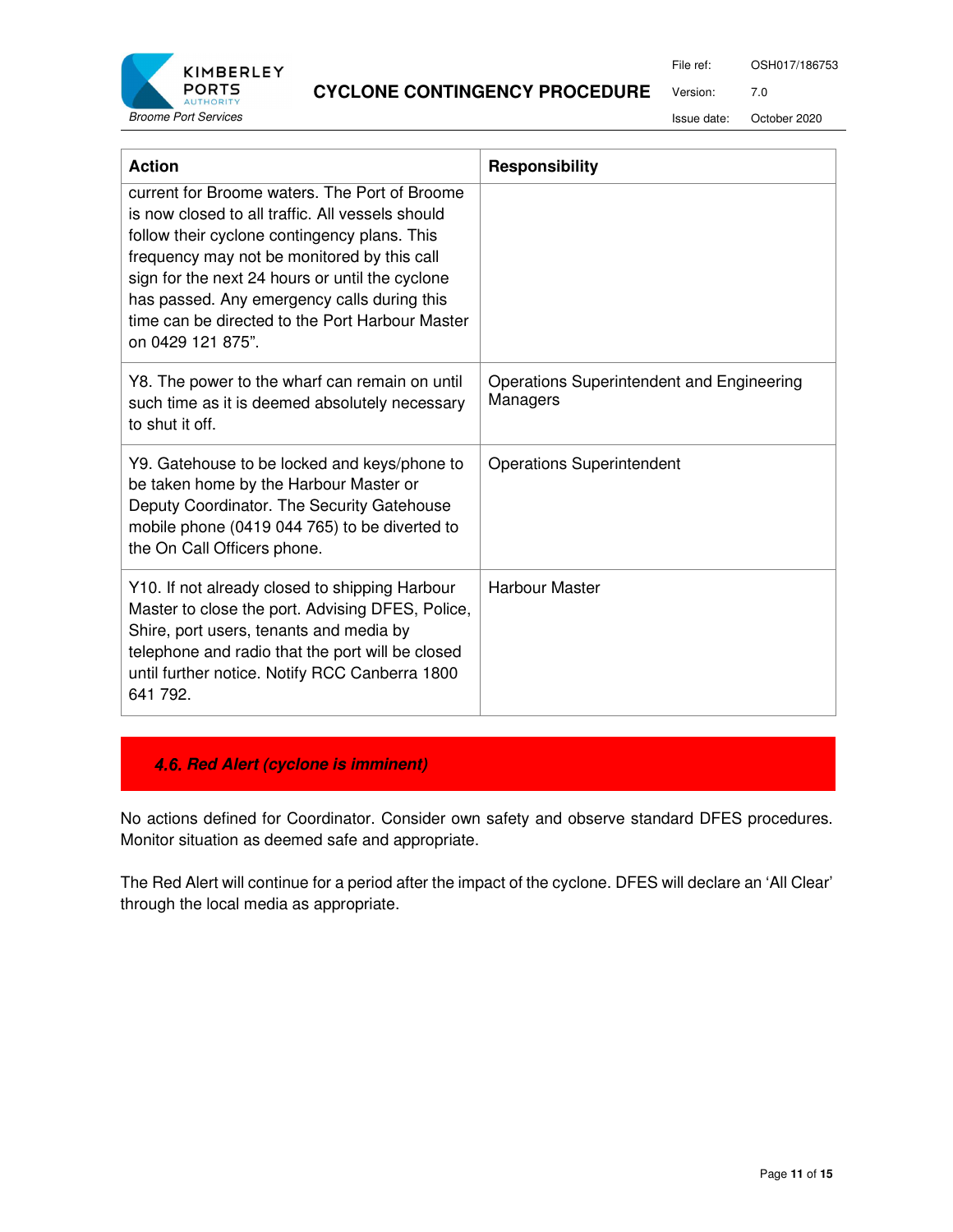

File ref: OSH017/186753 Version: 7.0

Issue date: October 2020

# **4.7. All Clear**

Staff remain at home following a red alert all clear until contacted by their manager.

If your own home has sustained extensive damage during the cyclone please endeavour to advise your manager or the Coordinator as soon practicable so that your circumstances can be considered in the return to work process.

On receipt of advice from DFES confirming the declaration of an 'All Clear' (major danger from the cyclone has passed, although heavy rain and high winds may persist for a period) for the Broome area, the Port Coordinator is to ensure the following actions are taken:

| <b>Action</b>                                                                                                                                                                                                                                                                                                                                               | <b>Responsibility</b>                                                              |
|-------------------------------------------------------------------------------------------------------------------------------------------------------------------------------------------------------------------------------------------------------------------------------------------------------------------------------------------------------------|------------------------------------------------------------------------------------|
| C1. Inspect the Port precinct for damage.<br>Be aware of dangerous situations - fallen<br>power lines, weakened structures, debris, and<br>submerged hazards. Any hazards to be clearly<br>marked and advertised by the most expedient<br>method.<br>Identify situations requiring high priority<br>attention and initiate action or assist as<br>required. | CEO,<br>Harbour<br>Master,<br>Operations<br>Superintendent and Engineering Manager |
| C2. As deemed appropriate managers will be<br>advised of return to work arrangements by the<br>CEO or Coordinator and will relay their<br>requirements to their staff.<br>Toll to advise when head office (549) is all clear<br>and safe to enter as per Toll Cyclone<br>procedure.                                                                         | CEO/Coordinator and Individual Manager's                                           |
| C3. As deemed appropriate, contact all vessels<br>and masters/owners, confirm that all personnel<br>remaining on board vessels have been<br>accounted for; record any injury to persons or<br>damage to vessels.                                                                                                                                            | Harbour Master and Operations Superintendent                                       |
| C4. Confirm all port navigation aids are<br>operational and have not been displaced.<br>Conduct sounding runs in channels and<br>alongside the wharf.                                                                                                                                                                                                       | <b>Harbour Master</b>                                                              |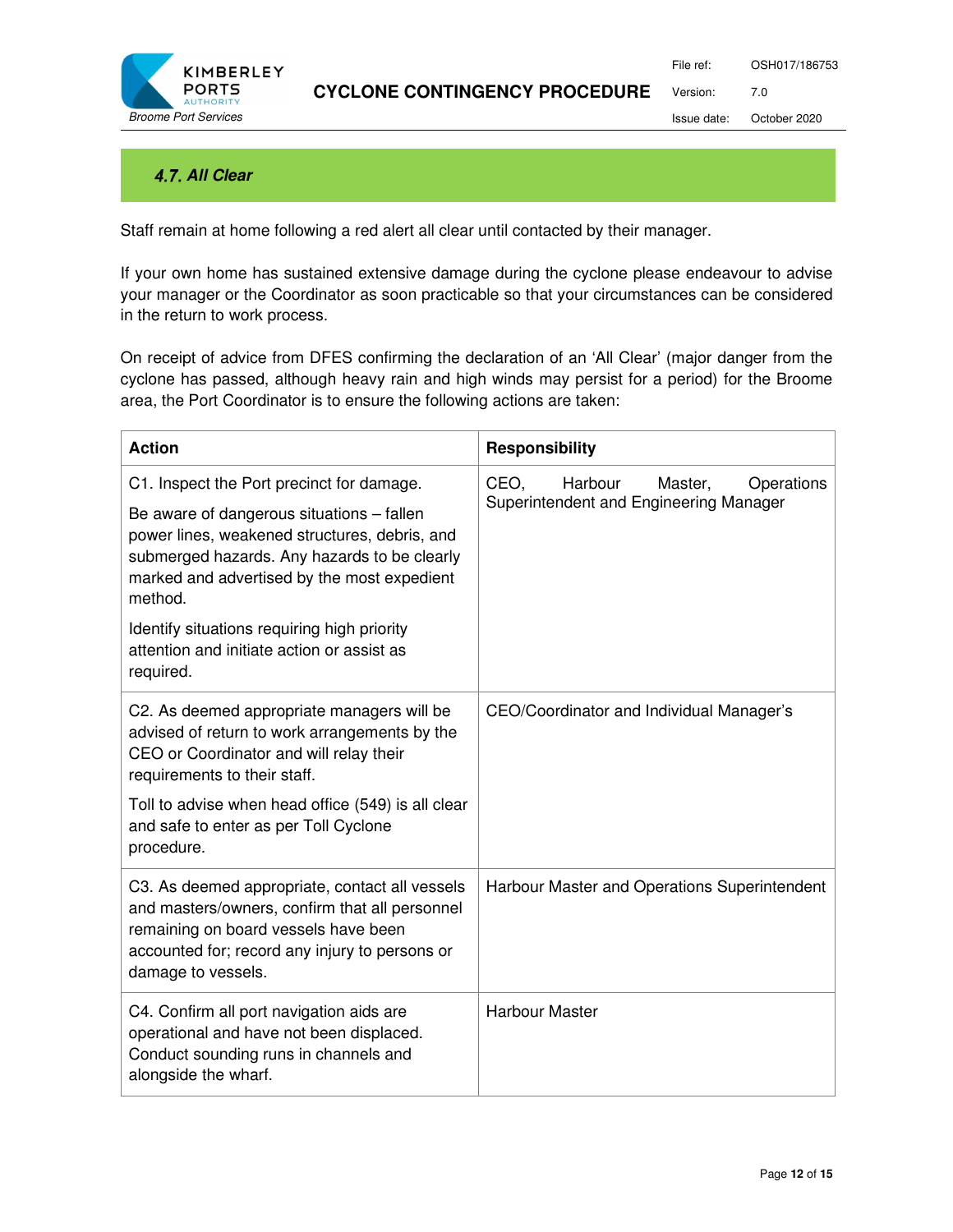

File ref: OSH017/186753

Version: 7.0

Issue date: October 2020

| <b>Action</b>                                                                                                                                                                                                                                                                                                                                                                                                                                                                                                                    | <b>Responsibility</b>                        |
|----------------------------------------------------------------------------------------------------------------------------------------------------------------------------------------------------------------------------------------------------------------------------------------------------------------------------------------------------------------------------------------------------------------------------------------------------------------------------------------------------------------------------------|----------------------------------------------|
| C5. Once Harbour Master deems conditions in<br>the port are suitable for safe marine operations<br>re-open the Port Transmit on VHF Channel 16 -<br>"Securite (x3), All stations (x 3), this is Port of<br>Broome, for a port status update please listen<br>out on CH14".                                                                                                                                                                                                                                                       | Harbour Master and Operations Superintendent |
| One minute later on CH14 transmit - "Securite"<br>$(x3)$ , All stations $(x 3)$ , this is Port of Broome, be<br>advised that as a result of the cyclonic event<br>the following hazards have been identified<br>within the port (advise of all known hazards).<br>The Port of Broome is now open to shipping.<br>Mariners are advised to exercise extreme<br>caution when manoeuvring in the Port and<br>channel due to the possibility of other yet<br>unidentified hazards".<br>Harbour Master to amend notice as required for |                                              |
| the prevailing circumstances.                                                                                                                                                                                                                                                                                                                                                                                                                                                                                                    |                                              |
| C6. Make an initial status report to the Broome<br>Cyclone Controller (DFES), Broome Police and<br>the Maritime Division of the Department of<br>Transport in Fremantle.                                                                                                                                                                                                                                                                                                                                                         | <b>Harbour Master</b>                        |
| C7. Reset electrical breakers (if required), so<br>long as power outlets/cabling appear to be<br>undamaged, otherwise have system checked<br>by qualified electrician.                                                                                                                                                                                                                                                                                                                                                           | <b>Engineering Manager</b>                   |
| C8. If water reticulation system undamaged, re-<br>open water tank valves.                                                                                                                                                                                                                                                                                                                                                                                                                                                       | Maintenance Superintendent                   |
| C9. Confirm with Broome Pipelines that the fuel<br>lines to the wharf are undamaged and that<br>supply can be reconnected.                                                                                                                                                                                                                                                                                                                                                                                                       | <b>Operations Superintendent</b>             |
| C10. Record and photograph any damage                                                                                                                                                                                                                                                                                                                                                                                                                                                                                            | <b>HSER Manager</b>                          |
| C11. Retrieve 'boat ramp closed' and 'wharf<br>closed' signs.                                                                                                                                                                                                                                                                                                                                                                                                                                                                    | <b>Operations Superintendent</b>             |
| C12. Advise DFES, Police, Shire, port users,<br>tenants and media by telephone and radio that                                                                                                                                                                                                                                                                                                                                                                                                                                    | <b>Harbour Master</b>                        |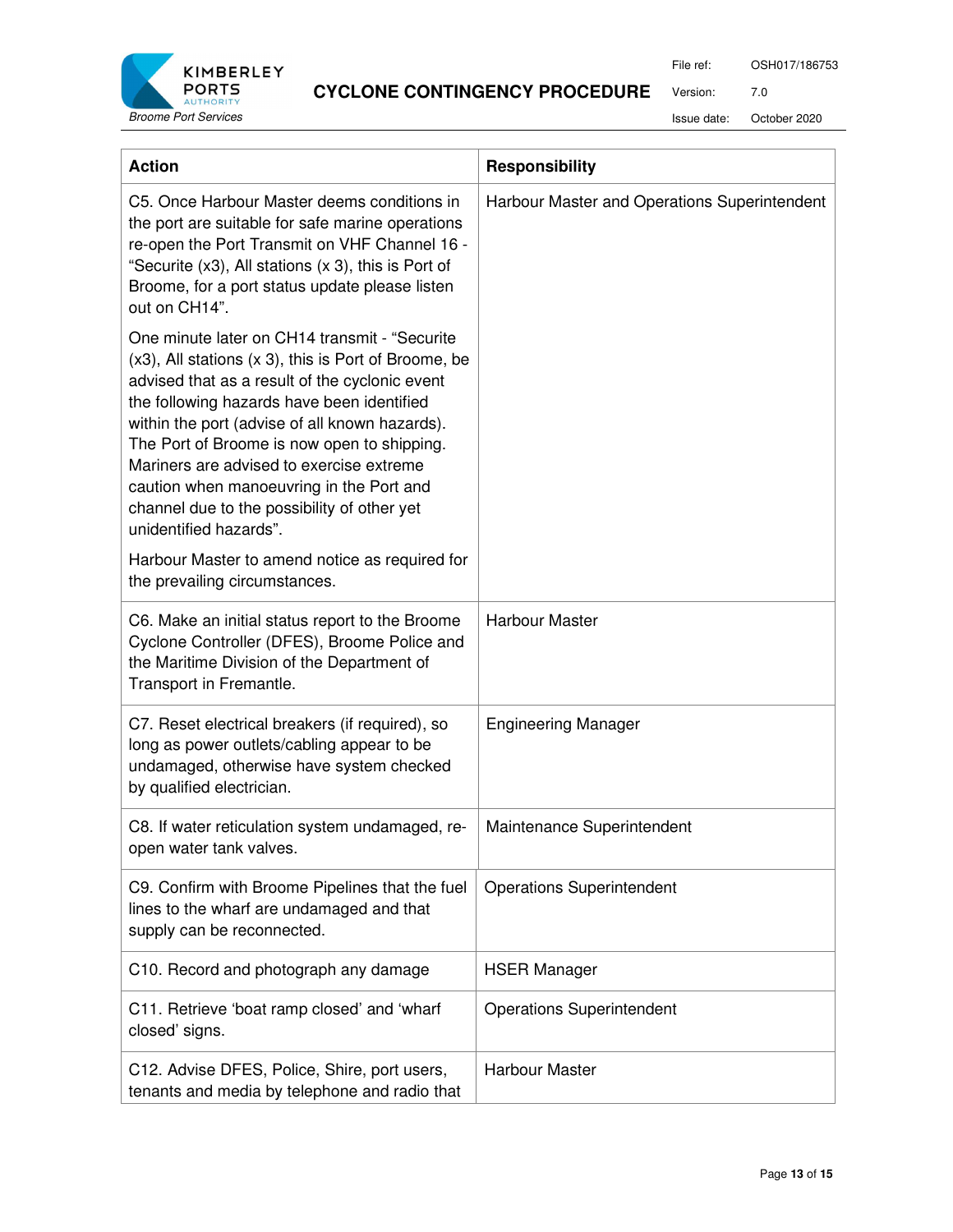File ref: OSH017/186753



# **CYCLONE CONTINGENCY PROCEDURE**

Issue date: October 2020

Version: 7.0

| <b>Action</b>                                          | <b>Responsibility</b> |
|--------------------------------------------------------|-----------------------|
| the port is open for business. Notify RCC<br>Canberra. |                       |